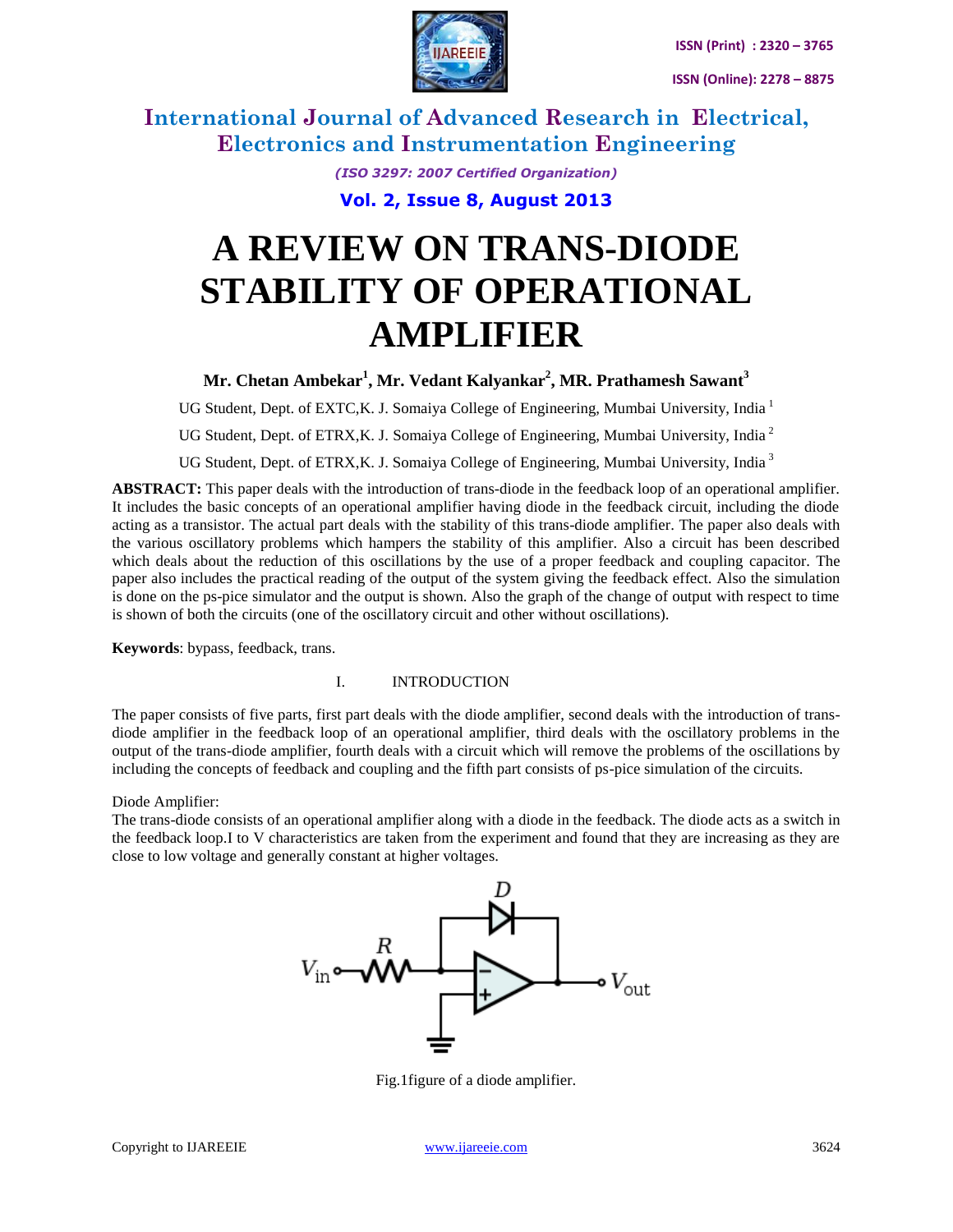

# **International Journal of Advanced Research in Electrical, Electronics and Instrumentation Engineering**

*(ISO 3297: 2007 Certified Organization)*

**Vol. 2, Issue 8, August 2013**

 $I = I_0 [E^{V/\eta v} - 1]$ eq 1

Here,

 $V =$  Forward or reverse voltage gain across the diode.

 $I<sub>O</sub>$  = Reverse Voltage gain.

 $V_T$  = Voltage equivalent of temperature = 26mv at room temperature (300 K)

 $\eta$  = 2 for silicon diode and 3 for Germanium diode.

Therefore the forward characteristics of a diode is

 $I = I_0 E^{V/\eta v}$ 

On taking log on both sides we get

 $log_e I = log_e (I_O) + V/(\eta V)$ 

On solving the equation we get

 $V = \eta v \left[ \log_e (I_f) - \log_e (I_o) \right]$ eq 2

Thus the forward voltage and forward current are logarithmically related with each other.

This equation can also be used in order to make a basic Logarithmic Amplifier. The operational amplifier is taken as an ideal amplifier; hence we can use all the assumptions of an ideal operational amplifier. The assumption of virtual short is used here and the positive and negative ends of the OPAMP (2 and 3 pin are shorted) to ground.

The P-N junction diode is taken and used as a feedback loop of the operational amplifier (between 2 and 6 pin). The output voltage of the circuit (at pin 6) is the voltage across the diode as the voltage at pin 2 is 0v because of the virtual short concept.As the opamp consists of high input impedance so the current coming at pin 2 will go in the feedback loop instead of going inside opamp.

Let the current flowing through the diode be  $I_f$ , current flowing through the resistor R be  $I_1$  and the voltage across the diode in the feedback be V<sub>f</sub>. Therefore, we got  $I_1 = I_f = V_{in}/R$  Substitute value in eq 2

 $V = -\eta$  v  $[\log_e(I_f) - \log_e(I_o)]$  (- sign because the n junction of the diode is at the same potential of the output V<sub>O</sub>)

V = -η v  $\lceil \log_e (V_{in}/R) - \log_e (I_o) \rceil$ 

V = -η v  $\lceil \log_e (V_{in}/R I_0) \rceil$  eq 3

Therefore from the above equation the result is that the output voltage is directly proportional to the logarithm of the input voltage.

To convert the form of the output in terms of log of base 10 then the following conversion is used the conversion factor calculated mathematically is 0.434. It means that if an attenuator with attenuation factor 0.434 is used before the logarithm amplifier then we can get the reading of the output as in the terms of log with base 10. The practical circuit mentioned is displayed below. This shows that using the log amplifier with base 10 will give less output in the comparison of using the log amplifiers with base e.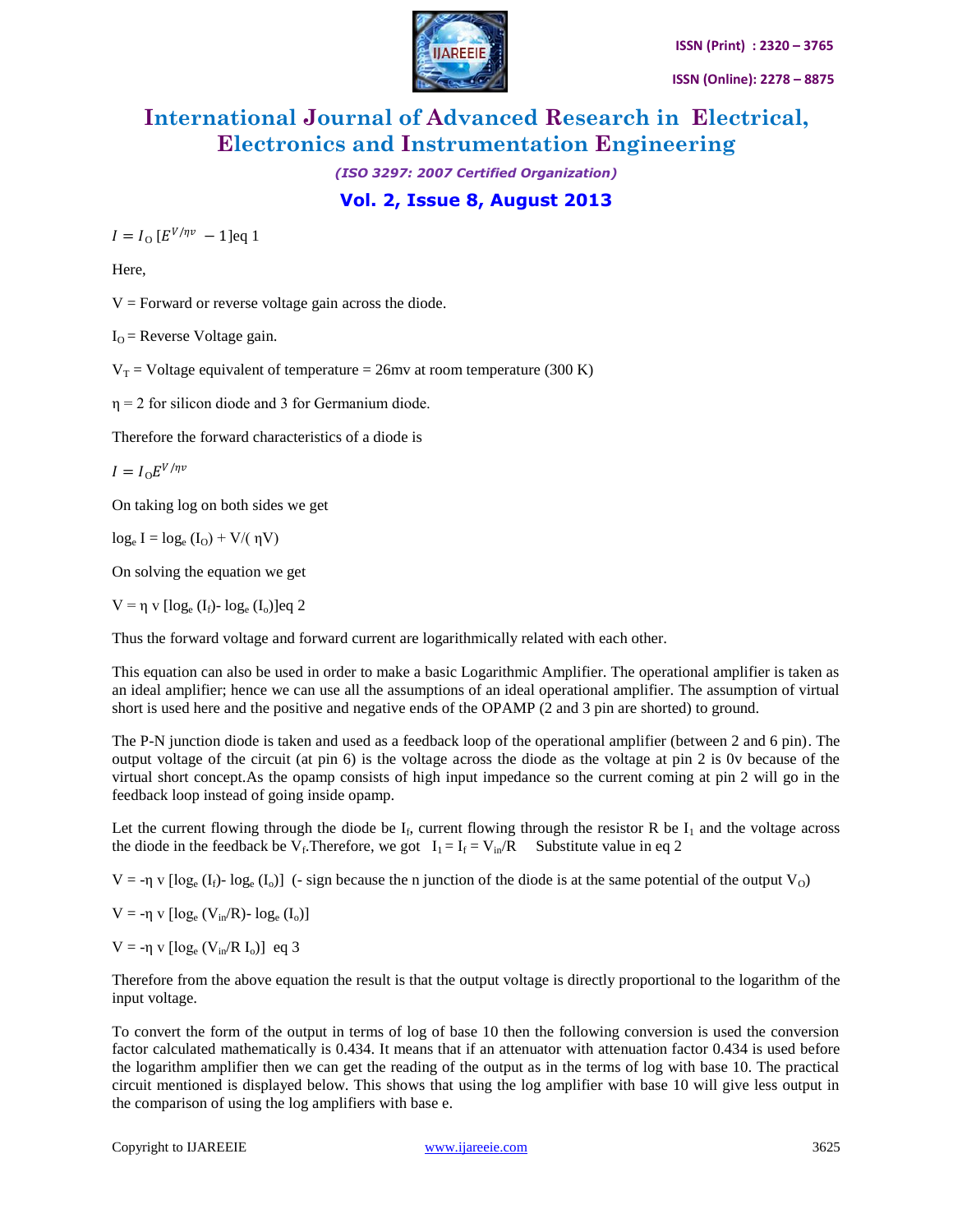

## **International Journal of Advanced Research in Electrical, Electronics and Instrumentation Engineering**

*(ISO 3297: 2007 Certified Organization)*

### **Vol. 2, Issue 8, August 2013**

#### **I. Trans-Diode Amplifier:**

Transistor can also act as a diode when connected in the common base configuration of the amplifiers. In the given figure it has been shown that the base is connected to ground also the collector is virtually connected to ground (as pin 2and 3 are connected to ground by virtual short concept). Here the collector and base are connected to ground, so they are shorted to each other.



Fig.2. figure of a trans-diode amplifier

Therefore the collector- base junction is short-circuited and transistor is equivalent to base-emitter junction which is equal to a diode as described in the following pair of equations.

Expression for output voltage:

$$
I = I_{\rm O} [e^{V/\eta v} - 1] = V_{\rm In} / \text{Req } 4
$$

Here  $V_f = V_{BF}$ ,

Therefore,  $I_c = I_0 [E^{V/\eta v} - 1]$  then

 $e^{V/\eta v} \gg 1$ 

the output voltage is given  $V_{O} = -V_{f} = -V_{BE}$ 

 $log_e[I_c/I_o] = V_{BE}/\eta v$ 

 $V_{BE} = \eta V_T \log_e[I_C/I_0]$ 

 $V_o$  =- η  $V_T \log_e[I_C/I_O]$ . put $I_c = V_{in}/I_O$  R

$$
V_o = -\eta V_T \log_e[V_{in}/I_OR]
$$
eq. 5

since  $I_0R = V_{ref}$ 

The output voltage of the trans-diode amplifier is proportional to the natural logarithm of input voltage, which is same for the diode in feedback amplifier.

#### II. PROBLEMS WITH THE STABILITY

There are various problems with trans-diode amplifiers such as: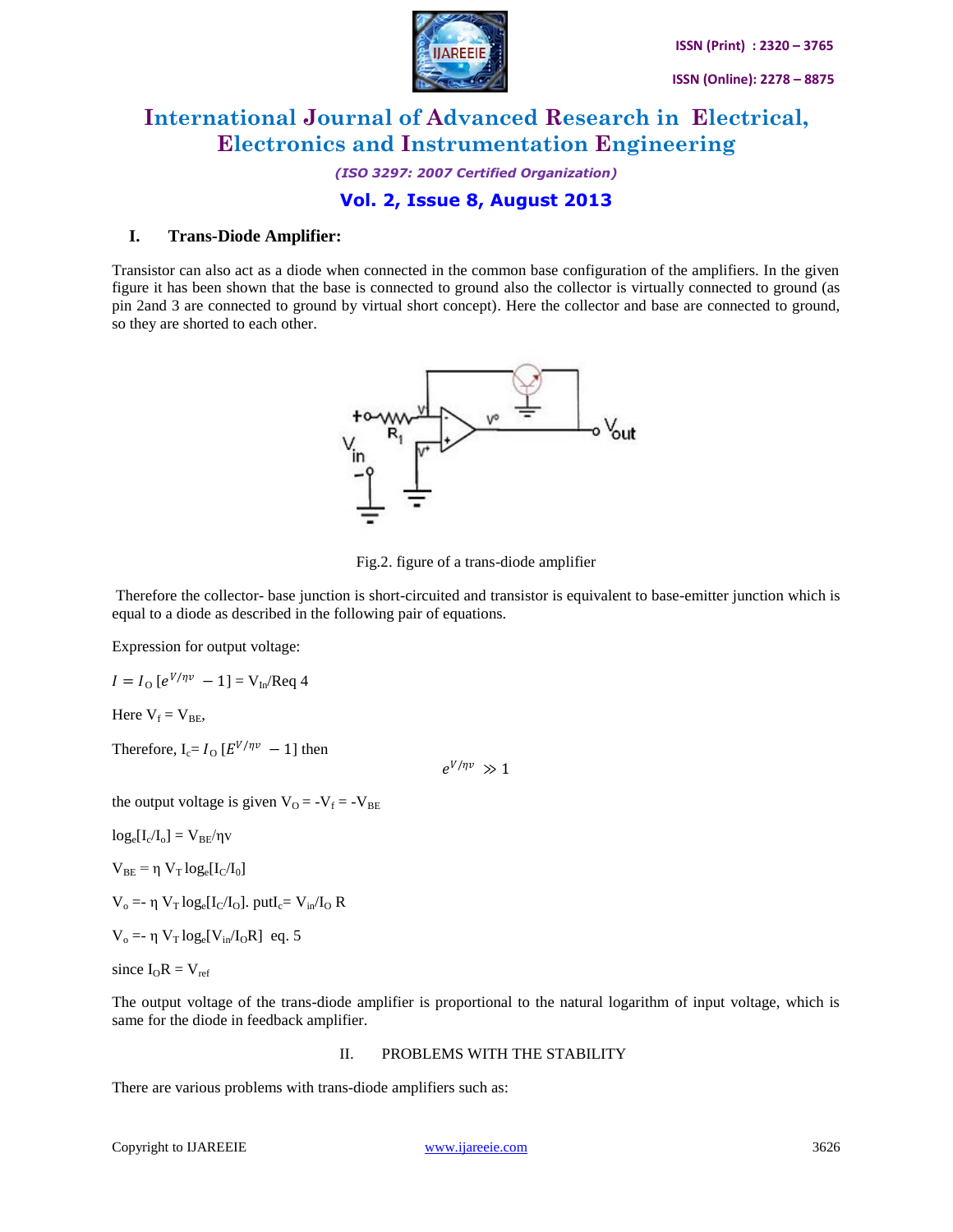

# **International Journal of Advanced Research in Electrical, Electronics and Instrumentation Engineering**

#### *(ISO 3297: 2007 Certified Organization)*

### **Vol. 2, Issue 8, August 2013**

- A. The reverse saturation current is temperature dependent. Therefore with the change of ambient temperature there is a continuous change in the current which will change the output voltage.
- B. There are also other temperature dependent term that is the  $V_T$ , we have  $V_T = T/1160$ .
- C. There are also a lot of errors due to the input bias current, input offset voltage, input noise voltage.

However these type of errors can be reduced by the use of temperature compensation techniques and the by using of operational amplifiers with MOSFETS input voltage.

D. There are also some kinds of errors which arise due to the oscillations due to the presence of active gain element (transistor) in the feedback loop.

To overcome this problem there is a circuit which demolishes the oscillations by the introduction of a bypass capacitance and a feedback resistance.

#### III. SOLUTIONS

#### BARKHAUSEN'S CRITERION FOR OSCILLATIONS:

According to the Barkhausen's criterion oscillations in any circuit can occur only and only if these two conditions are satisfied.The two conditions are:

- A. The product of the gain of the circuit (amplifier) and the feedback factor should be equal to 1 that is  $A.\beta$  = 1.
- B. The other condition is about the phase angle that is the total phase shift should be equal to 360<sup>°</sup> that is the total phase difference between the output and input is  $360^\circ$ .

In the trans-diode amplifier there are cases where the value of the product of the gain of the amplifier and the feedback factor is equal to 1. As in the case of transistor acting as a diode in the feedback will behave as a switch which will either give closed or open switch. The closed switch will give as gain as 1 (buffer amplifier), by this the condition of the product of gain and the feedback factor (which is generally 1) gives the output having the oscillations.

Also the second condition, about the total phase difference provided between the input and output is also satisfied by the trans-diode amplifier. As in this there is an operational amplifier which is provided with the input at the inverting terminal. Due to which a phase difference of  $180^{\circ}$  is provided at the output with respect to the input of the amplifier. The other phase difference is provided by the means of the feedback, as there is a transistor in the feedback which is having the input at the collector and output connected to the emitter (also here the base is grounded, it is common base configuration). Since common base amplifier gives  $180^{\circ}$  out of the phase output when an AC supply is provided to it at the collector and the output is taken at the emitter. Therefore by the first case we have  $180^{\circ}$  out of phase difference and by the second case we have the other  $180<sup>0</sup>$  out of phase difference, so in total we have the total phase difference as  $360^{\circ}$  thus satisfying the second condition of Barkhausen's Criterion.

Since both the conditions of Barkhausen's Criterion are satisfied and the output of the trans-diode amplifier will give lot of oscillations.

To solve this problem a circuit is considered consisting of the trans-diode amplifier along with a resistor and a capacitor. The capacitor is attached in the parallel to the transistor and the resistance is added in the series with the transistor.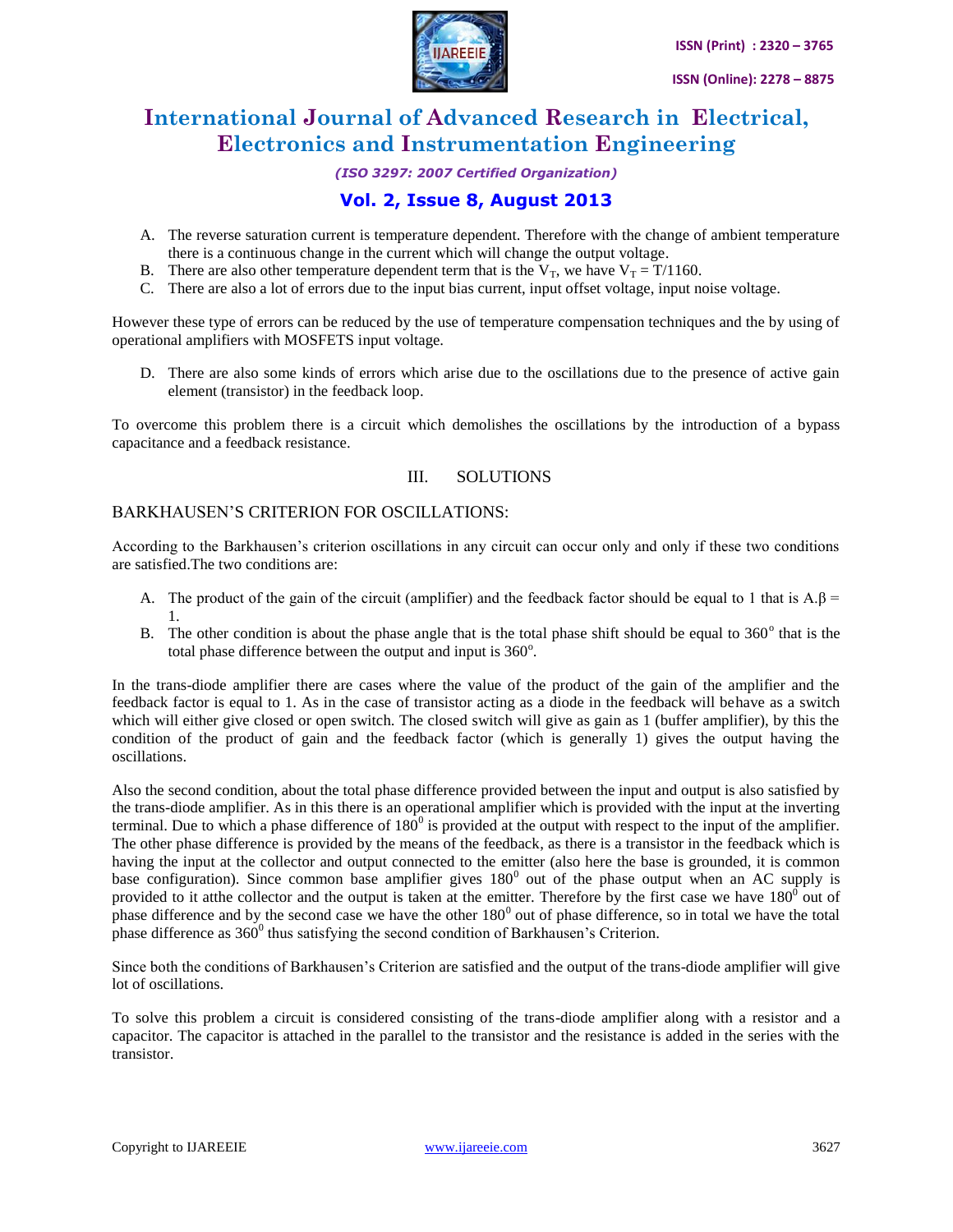

# **International Journal of Advanced Research in Electrical, Electronics and Instrumentation Engineering**

*(ISO 3297: 2007 Certified Organization)*

### **Vol. 2, Issue 8, August 2013**

#### A. Purpose of capacitor:

The original use of capacitor in the field of electrical networks is as a charge storing device, the rate at which the charge stored is high and the rate of the charge dissipation is low means the charge will be stored in the capacitor when there is off state of transistor.



Fig.3. figure of the circuit which will reduce the oscillations.

Generally the major role of capacitor in this circuit is to increase or decrease the total phase difference from input to the output. The capacitor will have a charge all the times, positive or negative depends on the input provided at the inverting terminal. According to the basic concept of the capacitor if a specific charge is present on one plate of the capacitor then the opposite charge will be present on theanother plate providing an additional phase shift of  $180^\circ$ . Due to this the total phase ship has change from  $360^{\circ}$  to  $360^{\circ}$ +. phase shift provided by the capacitor (may be other than 180<sup>0</sup>). But as the total phase shift has changed from  $360^{\circ}$  to something higher and lower, due to this the Barkhausen's Criterion is not satisfied and the condition of oscillations is dismantled.

B. Purpose of Resistance:

In the above case the resistance is used as the feedback part. The resistance is generally a passive device used here in to order to change the feedback factor. The feedback factor in this case is related to the resistance connected in the emitter of the circuit as it is providing the negative feedback to the input. The current coming from the collector region to emitter region goes through the resistance therefore the output voltage is reduced due to the drop of voltage at the emitter resistance.

Generally in the common base configuration the feedback is due to the emitter resistance. The feedback factor  $\beta$  is inversely proportional to the resistance as mentioned above that this resistance is providing a negative feedback due to which

 $β = 1/Re$ 

Since here the feedback factor is reduced due to presence of a resistance Re. In the above cases the feedback factor is generally 1 or infinite, now it is a finite quantity. Therefore the second condition of Barkhausen's criterion is not satisfied, as the product of gain of the amplifier and feedback factor here is not 1. Therefore the condition is not satisfied.

By the above points it is cleared that by the introduction of these two extra components there is a decrease in the amount of oscillations.